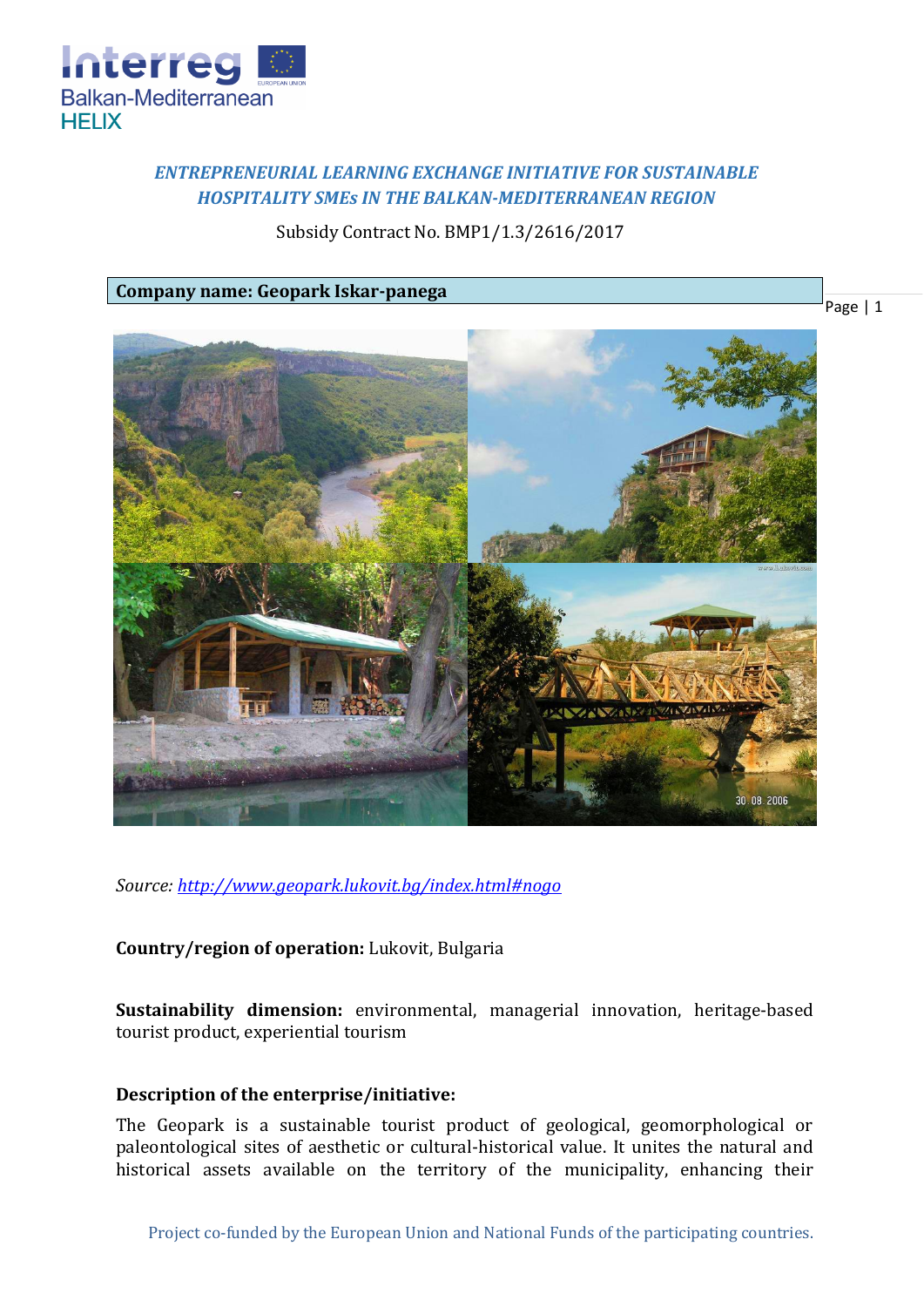

attractiveness for both locals and tourists. The Geopark offers educational and informational programs that aim to raise the interest of locals and visitors about the conservation of non-living sites in the region. Besides organized visits with an animator on the paths of the Geopark, the activities on the side include: bungee jumps from Prohodna cave northern entrance; alpine descent from the cave's eyes, rafting and sailing on the River Panega, team-building outdoor programs, mountain biking, paintball, off-road, rock climbing, camping in Protatna camp.

Page | 2

### **Social/ community impact sought:**

Increasing social and cultural benefits for local communities and minimizing negative impacts**.** The main task of the Geopark is to stimulate the development of geotourism and to preserve the geological and geomorphological heritage for future generations.

**Stakeholders:** Locals, national and international visitors

### **Approach applied:**

Geopark Iskar-panega Project was implemented with the financial support of the PHARE Program "Development of Bulgarian Ecotourism" Two geographic routes were established on the territory of the Geopark: the Karlukovo Karst Complex and the Panega Riverside Landscape Park. In order to ensure the access of tourists to the natural landmarks of national importance and different attractive karts forms wooden bridges, summer-houses, stairs, shelters, picnic sites and platforms were constructed. The tourist infrastructure and the tracing of paths created tourist routs with different length, through which the tourist is navigated by a system of orientation boards. In order to make tourist routs more attractive a non-verbal animation (through information boards) of main sites were made. An assessment of the potential and a marketing strategy were developed in order to ensure proper management and popularization of the new tourist product.

### **Innovation applied:**

Geopark Iskar-panega is the first Geopark in Bulgaria encompassing of different natural and historical landmarks.

#### **Social impact and business results achieved:**

As a result of the project the development of the municipality as tourist destination is a fact, geotourism was promoted as a factor for social-economic development, the competitiveness of the tourist industry in the region and the attractiveness of the natural heritage were raised. As a result of project activities a temporary employment was ensured for 20 unemployed people, the number of overnights at main lodging facilities increased (with over 40 %) and the number of visits of the city and the region rose significantly.